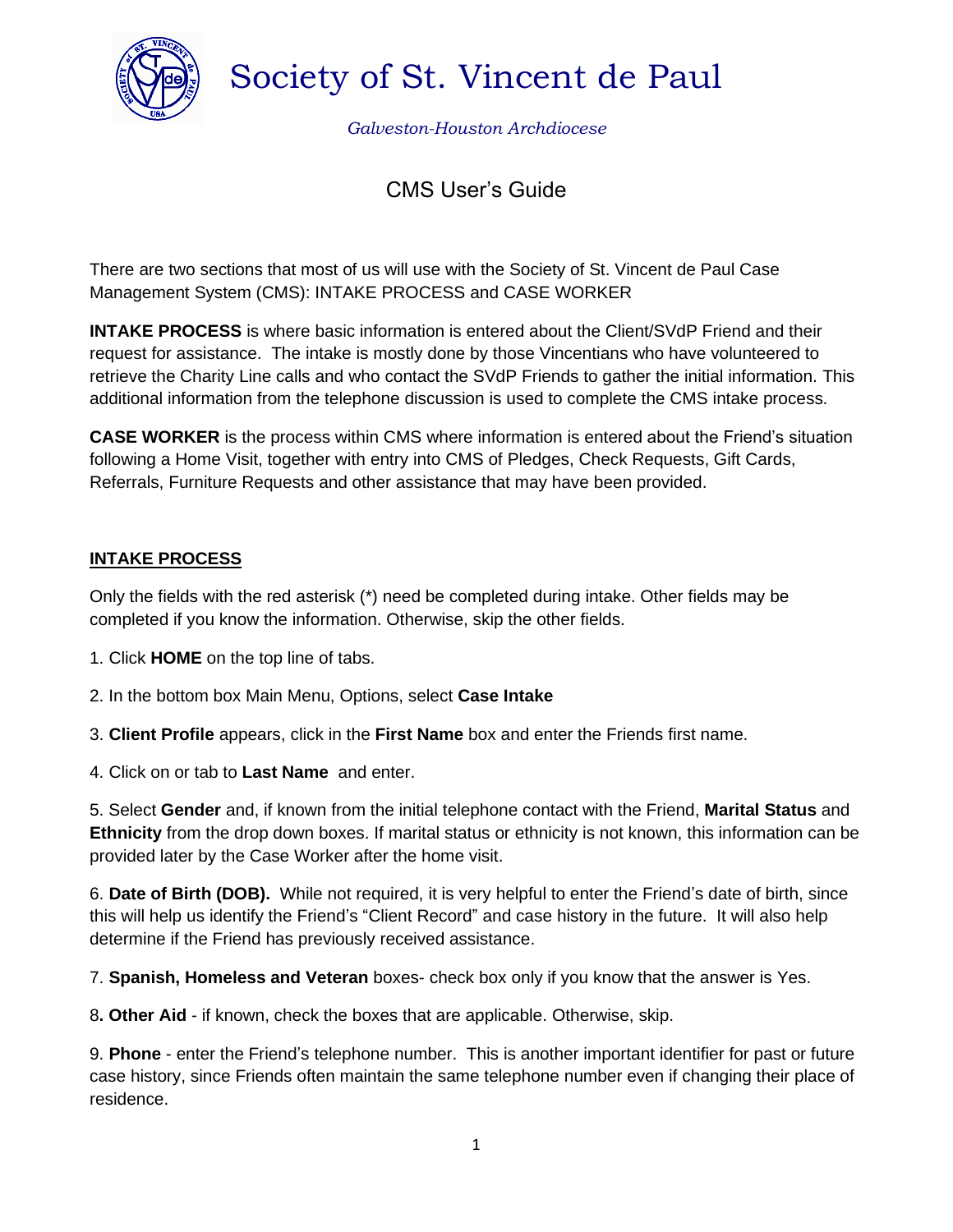10. **Email** – enter the Friends email address if one is given to you. This will help us communicate with the Friend if you are unable to contact him or her by telephone.

11. **Address** - in the first address line, enter the street address and in parentheses put the name of the Apartment Complex where the friend lives (which may be different from the leasing office). In the second Address line, put the name of the Apartment Number. Also enter where indicated the City, State and Zip (it is optional if you want to enter the County or the number of years living at that address).

12. Click **NEXT>>** at top right. This will take you through several **Client Identification** pages that will try to match the name, address and telephone number. If there is an exact match, it will appear at the top of the list.

- If there is a match, click on the name, which will take you to a **Review Client Match** page. At the bottom of the page, click on the word **Past Assistance,** which will show you the past assistance provided.
	- $\circ$  If the Friend was recently helped and the decision is made not to provide additional assistance, click **Cancel** at the top left hand side of the page, which will delete all of the information that was entered during intake. The intake volunteer can then advise the Friend that he or she is not eligible and when they will next be eligible for assistance.
	- $\circ$  If assistance was not previously provided or a decision is made to provide additional help to a Friend who was previously helped, click on both the Current Match and the Intake Profile tabs to determine which information is most up-to-date and then choose **Select** at the top right of the page for the most current information.
- If there is no match to the intake name, address or telephone number, click **NEXT>>** on each of the Client Identification pages until you get to the **Open Case File** tab.

13. **NEXT>>** at top right to get to the **Household** tab.

14. In **Household** enter **First Name**, **Last Name, Gender and Relationship** (and **Ethnicity** if you know it) of others living in the same household. If you don't know this information, click on **NEXT>>** at top right and the Caseworker can complete the information after the Home Visit.

15. **NEXT>>** at top right to proceed to the **Request Details** tab.

16. **Request Details**: change the Date of Request if necessary to reflect the date you spoke with the Friend. Click on the drop-down arrow under **Category** and select the type of assistance being requested (i.e Rent, Utilities, Food, etc). In the **Comment** field, put your initials and a hyphen or colon and a description of the assistance requested, beginning with the dollar amount of the requested assistance. Your initials help identify who did the Case intake. Also, keep your comments short, since the Comments section is limited to 210 characters (approximately 40 words) and the section for the Comments on the Case Record Form is 70 characters (approximately 16 words). As noted below, you can put longer comments in the Case Instructions.

• Highlight your Comment entry, copy it, click on **Case Instructions** on the accordion at the bottom of the page and paste the copied information into the Case Instructions. (This is necessary due to character limitations in CMS, which makes it difficult to read long comments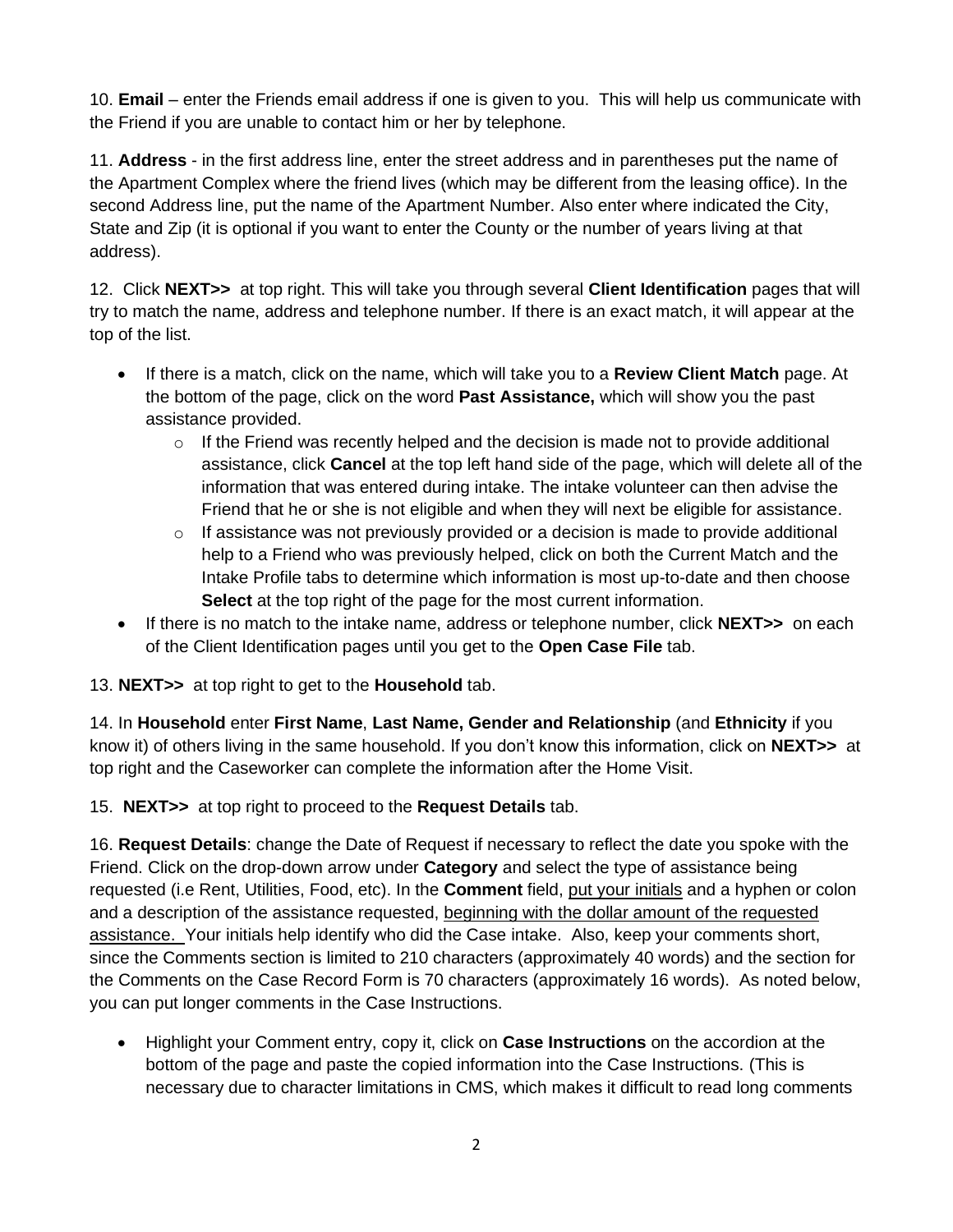on either the CMS browser page or the Case Record Form once the Request Details has been finalized). When finished, click on **Case** on the accordion above Case Instructions**.**

17. **NEXT>>** at top right to proceed to the **Other Assistance** tab, **NEXT>>** at top right to proceed to the **Eligibilty** tab and **NEXT>>** at top right to proceed to the **Submit** tab.

• Click Yes on the pop up box that asks "Submit the case for caseworker assignment".

The Case Intake has been completed when you get to the **Submitted** tab. The case is now ready for one of the Case manager or schedulers to schedule a home visit and assign a case manager and caseworkers. Click on the **Home** tab at the top of the page.

NOTE: depending on Conference procedures, the person responsible for scheduling a home visit should go to the **Submitted** tab, use the drop down menus to select a Case Manager, a Caseworker, and a Secondary Caseworker and then click **Assign.** The Case will now show up in the Assigned Cases (on the Homepage Menu) of the Vincentians assigned as Case Manager, Caseworker and Secondary Caseworker. If no assignments are made, the case will go to the Unassigned Cases (on the Homepage Menu) awaiting assignment.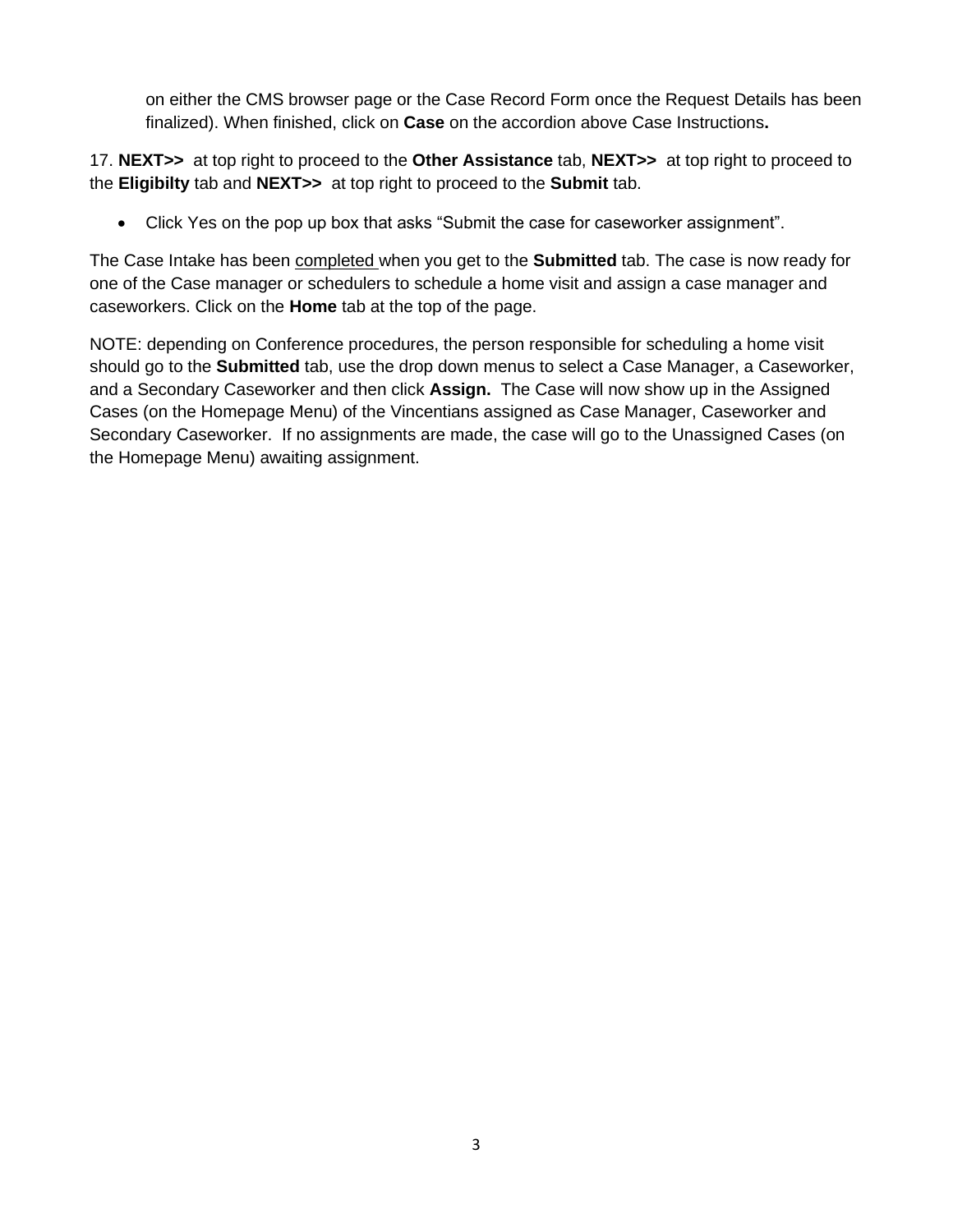### **CASEWORKER PROCESS**

1. Click **HOME** on the top line of tabs.

2. In the bottom box **Main Menu, Options**, select **Assigned Cases for Case Worker** (if the scheduler has assigned you to a case and you have received an automated CMS notice of assignment) or **Unassigned Cases for Case Worker.** In both instances the Friend's name should appear. Click on it to select it.

• If you are going to be a Caseworker on a Unassigned Case, click **Accept** in the upper right corner and click **Yes** to confirm that you are assigning to yourself.

3. **Prepare** page will appear for all newly assigned cases. On this page you can select **Case, Client, Request Details** and **Past Assistance** from the accordions on the bottom of the page.

• Under **Case,** you can see any instructions helpful for the home visit that were left by the intake person. You can also click on the **Get Case Record Form** to print a sheet with the Friend's intake information to bring with you on the home visit (after you print it, click **Delete and Yes,**  which will bring you back to the **Prepare** tab)**.**

#### **NEXT>>**

4. **Visit type**, select **Home** if you visited the Friend in his or her home or select **Telephone** if you visited by telephone. Select the **Date** of the visit.

5. **Minutes** - the number of minutes spent in preparing for the home visit, traveling to and from the home visit, the time spent with the Friend and the time spent in entering data into CMS and other follow-up activities up to that point.

6. **Miles** - use the approximate round trip mileage from your house to the Friend's home if a Home Visit. For Telephone visits, enter the minutes spent speaking with the Friend, entering information into CMS and any other follow-up work.

#### **NEXT>>**

7. **Client:** check the information for accuracy and add the information for any fields marked with a red asterisk (i.e. gender, marital status, ethnicity).

**NEXT>>** In the pop-up box select **Create Client.**

**Household**: Complete/review for accuracy the information for each person living in the same household. Fields with the red asterisk must be completed in order to proceed.

#### **NEXT>>**

8. **Situation 1/3** - Enter information about the Friend's current situation (including the reason for the requested assistance) in the text box on the top half of the page and enter the Friends plans for the future in the text box in the bottom half of the page.

9. **Situation 2/3** – Skip and click **NEXT>>** unless you know the current employer, income or other information requested on the page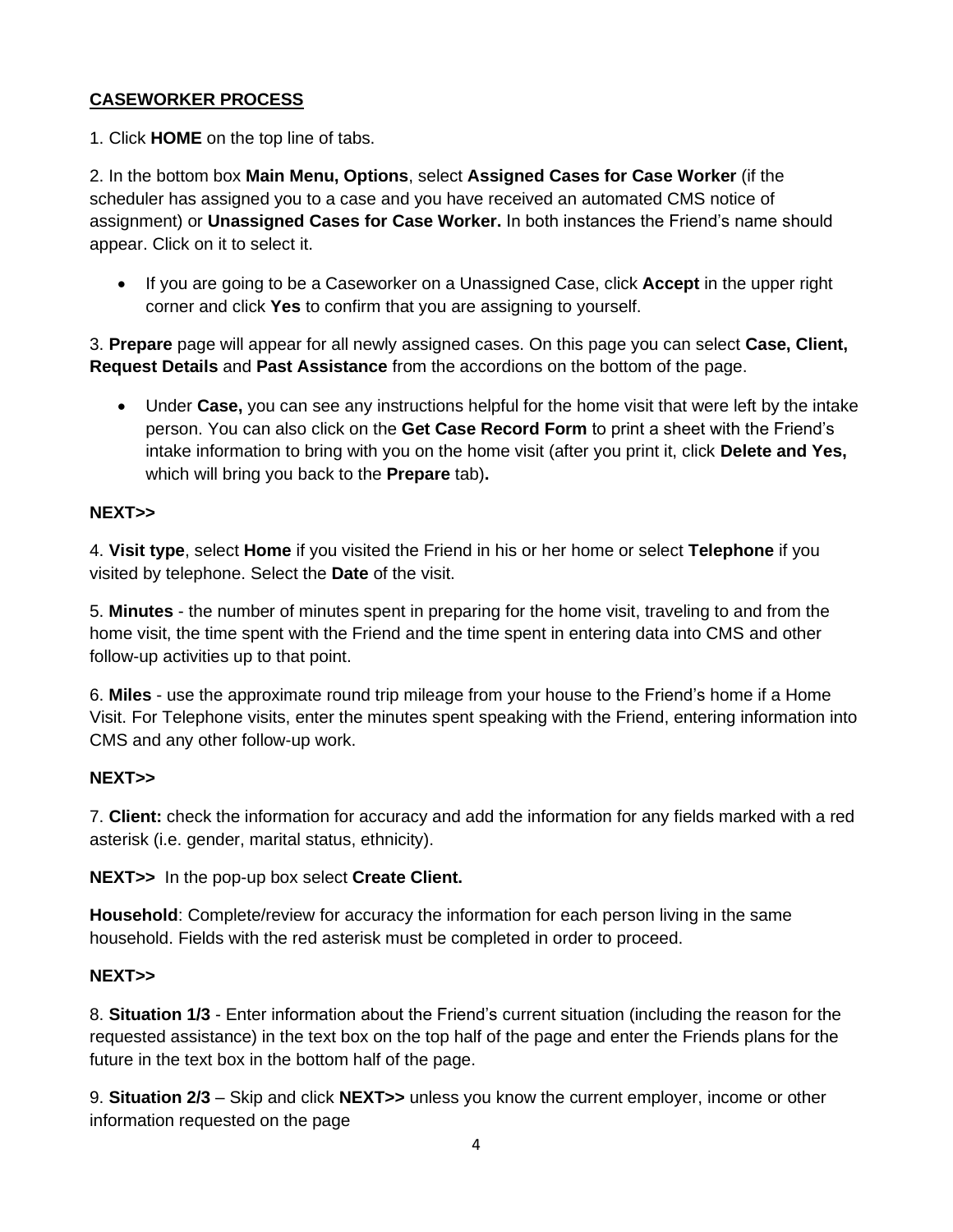10. **Situation 3/3** - click appropriate boxes for the Underlying Causes of the need for assistance

# **NEXT>>**

11. **Assistance Requested** – Select the appropriate request (i.e. **Add Check Request**, **Add Pledge Request, Add Gift Card/Voucher, Add In-Kind**)

- The Add Check Request is only used if you want the Treasurer to immediately issue a check to a specific vendor, such as a utility payment.
- The Add Pledge Request is used to enter information about Rent Pledges for future payment upon completion of the pledge conditions.
- The Add Gift Card/Voucher is used to enter the type and value of various gift cards and vouchers provided to the Friend (food, gas, furniture, etc.), As noted in the drop-down menus.
- The Add In-Kind is used to enter any other type of in-kind assistance provided to the Friend, including referrals.
	- $\circ$  If you provide Referrals, select Assistance/Aid for the Category, Referral for the Resource, enter a description of what you provided in Comments, NEXT>> and skip entering any vendor information on the next page by again clicking NEXT>> .

After clicking on the type of assistance requested, CMS will open a new page requesting details about the assistance and the vendor (if any).

12. **Category** - select appropriate one (i.e. Housting/Storage, Utilities, etc.)

13. **Resource** - select appropriate response (i.e. Rent)

14. **Account Holder** (usually the Friend's name), **Pledged Amount, Client Target** (amount needed for rent, utilities, etc.) - Enter the information

15. **Acct No.** (the apartment number for a Rent Pledge, the account number form a utility bill, etc.), **Other** (you can leave blank or use this to put any other information that may be helpful to the Treasurer in issuing the payment).

# **NEXT>>**

16. **Vendor** page describes who is receiving the payment.

17. **Vender Category** – (i.e. Housing if for rent, Utilities if for an electric bill, etc.), **Vendor** (if the name of the apartment or utility company is not in the drop-down menu, click to check the box next to **Other Vendor.**

18. Enter the **Name** (apartment complex name for a rent pledge, name of utility company, etc.), **Address** (the address of the management/leasing office for a rent pledge, which may be different from the Friend's address; the address on the bill for a utility payment, etc.), **City, State, Zip**

# **NEXT>>**

19. Repeat the same process as 11 - 18 above to add any other assistance.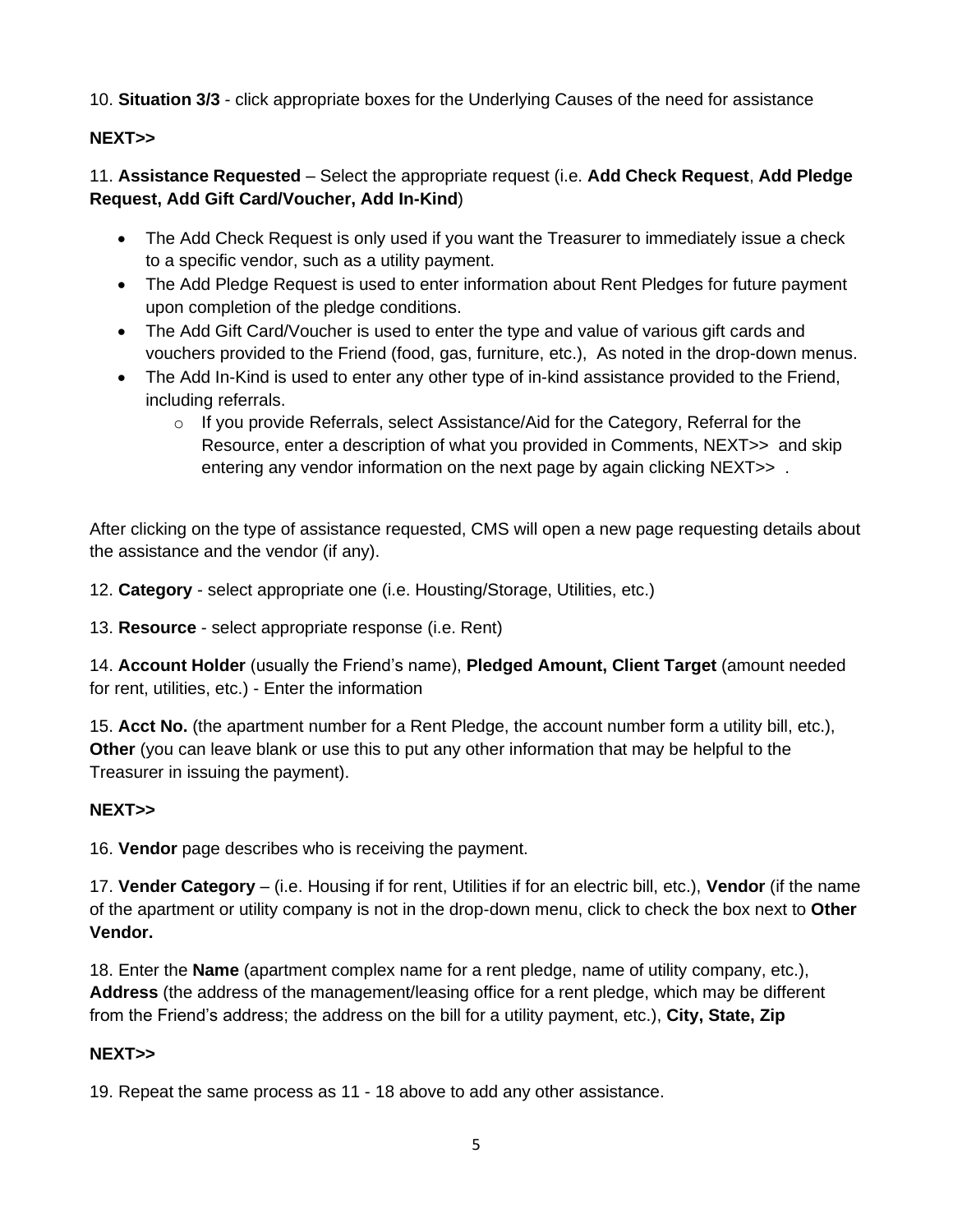# **NEXT>>**

20. **Attachments** - copies of receipts, pledges, lease agreements, etc. can be attached using this function by selecting **Upload**. If there are no attachments, then select **NEXT>>** 

- If Uploading a document, select **Browse** and navigate on your computer to the location of the document (pdf format preferred)
- Provide a brief **Name** for the document and include any **Comments** you find helpful**.**
- Select **Upload**

NOTE: These uploads are also ONLY available to caseworkers so long as the case remains open. Once closed, these attachments are flagged for removal and are not visible except to individuals in leadership positions (who may see them for the purpose of audit). Even then, they will only be kept a limited period of time on the system - after which time they are purged. Uploaded documents should be maintained by the Conference electronically or in paper format for the period required by the Council's Record Retention Policy.

### **NEXT>>**

21. **Checks/Pledges** tab will show a list of all of the assistance requested. If a check or pledge request was entered, the Status should read in red "Request Submitted." This completes the Caseworker process and you can return to Home to work on other cases or select Logout if you have completed your work.

### **IMPORTANT: Unless you advance to the Checks/Pledges tab, the checks or the pledges that you entered have not been submitted for review and appproval.**

22. **Complete** once a check is issued or a pledge is paid, you can select **NEXT>>** to advance to the Complete tab, enter the current date and any notes you wish to leave about the Friend and then select the **Complete** button at the top right to archive the case file in the Conferences closed cases. A pop up will ask you if you want to close the case, and you should select "Yes". This will move the case off of the Assigned Cases and close it.

**NOTE**: if a Pledge has expired and has not been paid, you will not be able to close the case by until the pledge has been **both withdrawn and deleted**. You will need to click on the Pledge under either the Check/Pledges tab or Assistance tab, select the **Withdraw** button on the top right, select the Pledge again (which should now be noted as Withdrawn), select the **Delete** button on the top right and confirm that you want to delete the pledge. If no other assistance was provided, you should go to the Close Case button at the top left-hand side of the page to close the case "without assistance". You will be prompted to add a comment as to why no assistance was provided (i.e. the pledge expired and there was no further communication with the Friend). If other assistance was provided, including in-kind assistance, you can then return to the **Complete** tab and close the case as noted in 22 above.